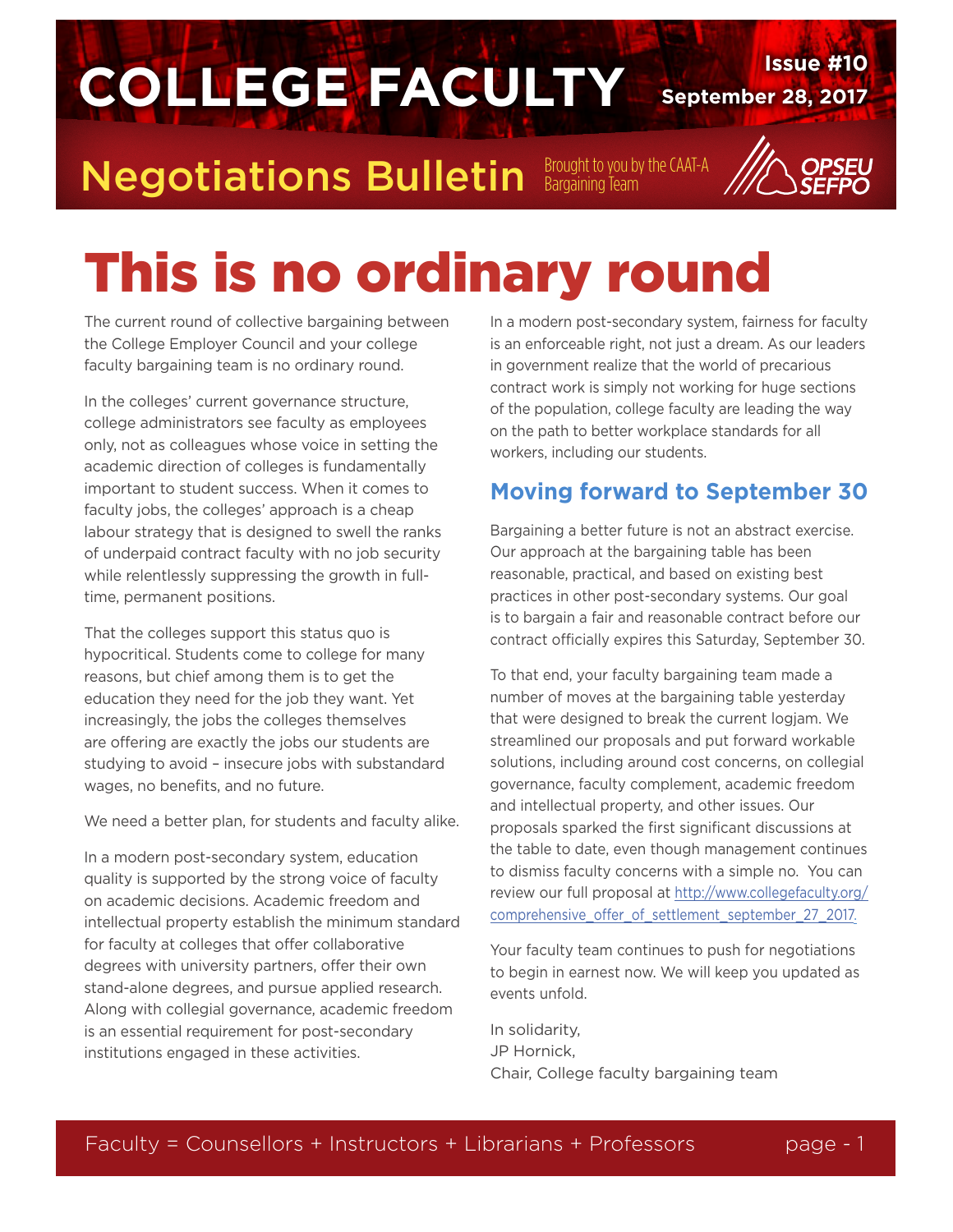

### **Soaring Administrator numbers**

### **Questions and Answers on various bargaining topics**



#### **What's really happening with the number of students, faculty, and administrators in our colleges?**

According to the College Employer Council communications, all is well in Ontario's colleges: full-time jobs are up and the system is stable and working for them.

The numbers contained in the environmental scan published each year by Colleges Ontario tell a

different story, as the chart on this page shows. In percentage terms, in the past 10 years:

- the number of college students has gone up;
- the number of full-time faculty has gone up, but much more slowly than the number of students;
- the number of contract faculty has risen far more quickly than the number of students or full-time faculty; and
- the number of college administrators has exploded.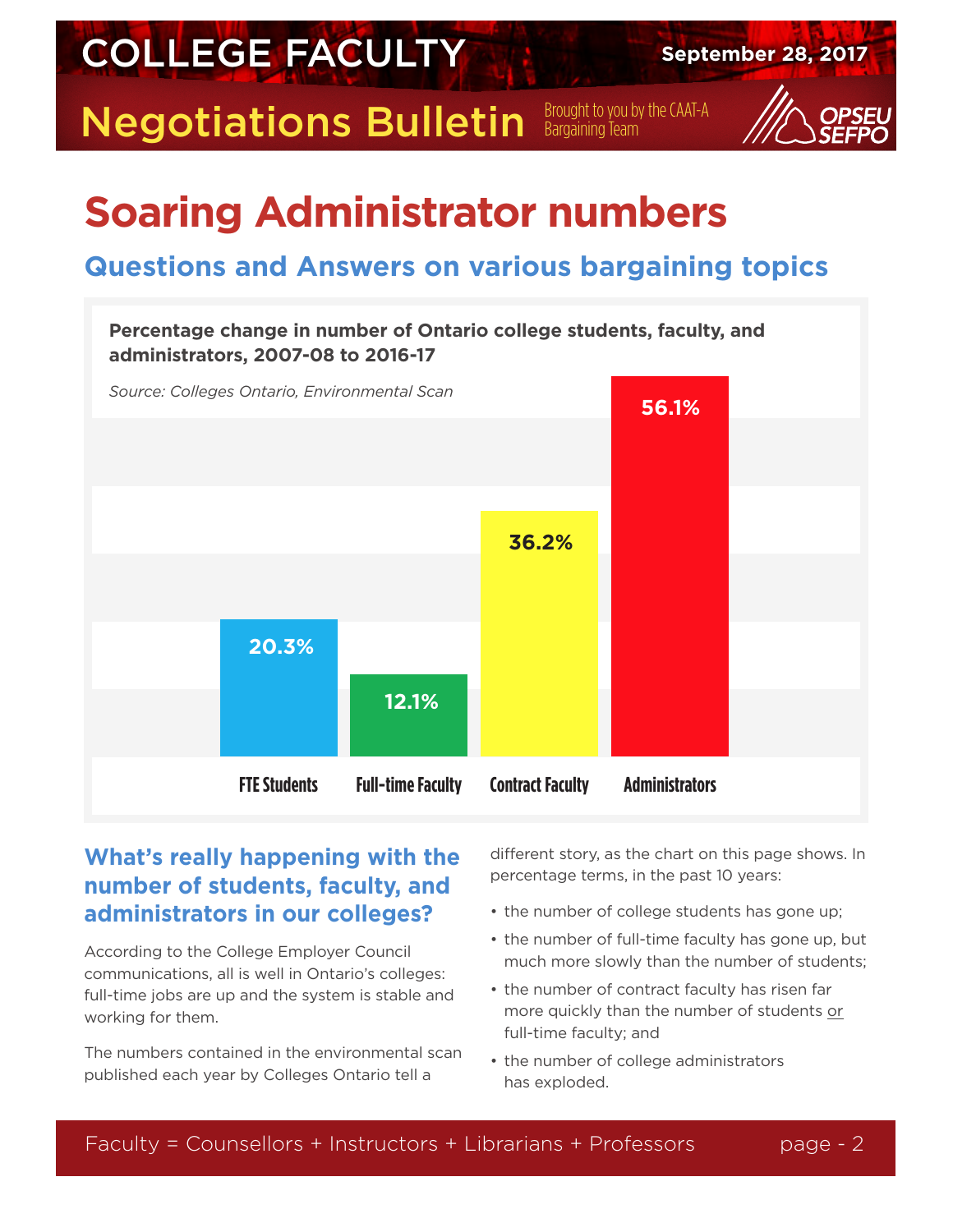### **COLLEGE FACULTY** September 28, 2017

### **Negotiations Bulletin** Brought to you by the CAAT-A



If colleged<br>
admin<br>
have r<br>
the cla<br>
counse **If colleges have money for extra administrators, they certainly have more money for staff in the classrooms, libraries, and counsellors' offices in colleges across Ontario.**

Based on these figures, a few facts are apparent. First, even though the number of full-time faculty is growing, the number of full-time faculty as a percentage of the total workforce is shrinking. Second, it is clear that administrators prefer to hire additional managers rather than appropriate levels of full-time frontline faculty to support students. And make no mistake about it: administrator jobs are full-time jobs.

If colleges have money for extra administrators, they certainly have more money for staff in the classrooms, libraries, and counsellors' offices in colleges across Ontario.

#### **Do the colleges have a funding shortfall?**

No, they have a surplus. According to the latest report on college finances from the College Financial Information System of the Ministry of Advanced Education and Skills Development, the colleges had a surplus of \$189 million in 2016-17.

That's a big number that is far larger than the \$123 million the Council says it would cost to bring in "equal pay for equal work" for partialload faculty. This isn't a blip. Over the past decade the colleges have accumulated a surplus of over \$1.2 billion. This is a matter of priorities as much as it is funding.

#### **What concessions is the Council demanding of faculty?**

As part of its public relations effort, the Council continues to say that it is demanding "no concessions" of college faculty in this round of bargaining. This is not the case.

- The Council insists that extending the freeze on posting and filling of full-time permanent jobs under Article 2 of the collective agreement is not a concession. This is incorrect. The current agreement very specifically says that the freeze ends when the collective agreement ends this Saturday. Reinstating the freeze after it has expired is a concession.
- The Council insists at the bargaining table that Ontario's Bill 148, the *Fair Workplaces, Better Jobs Act* must be implemented in such a way that it does not increase costs for the colleges. As currently drafted, Bill 148 states that no worker's "rate of pay" can be reduced as a result of an employer trying to meet its equal pay obligations. Council's position indicates they are attempting to avoid providing equal pay for equal work for contract faculty.

#### **What happens after September 30?**

Our collective agreement expires on September 30, 2017. However, now that the union team has requested a "no-board" report (see our last bulletin), the contract remains in force until the parties are in a legal strike or lockout position. The "no board" report will expire in mid-October and, contrary to what the Council has indicated, no strike date has been set. The team remains committed to reaching a negotiated settlement.